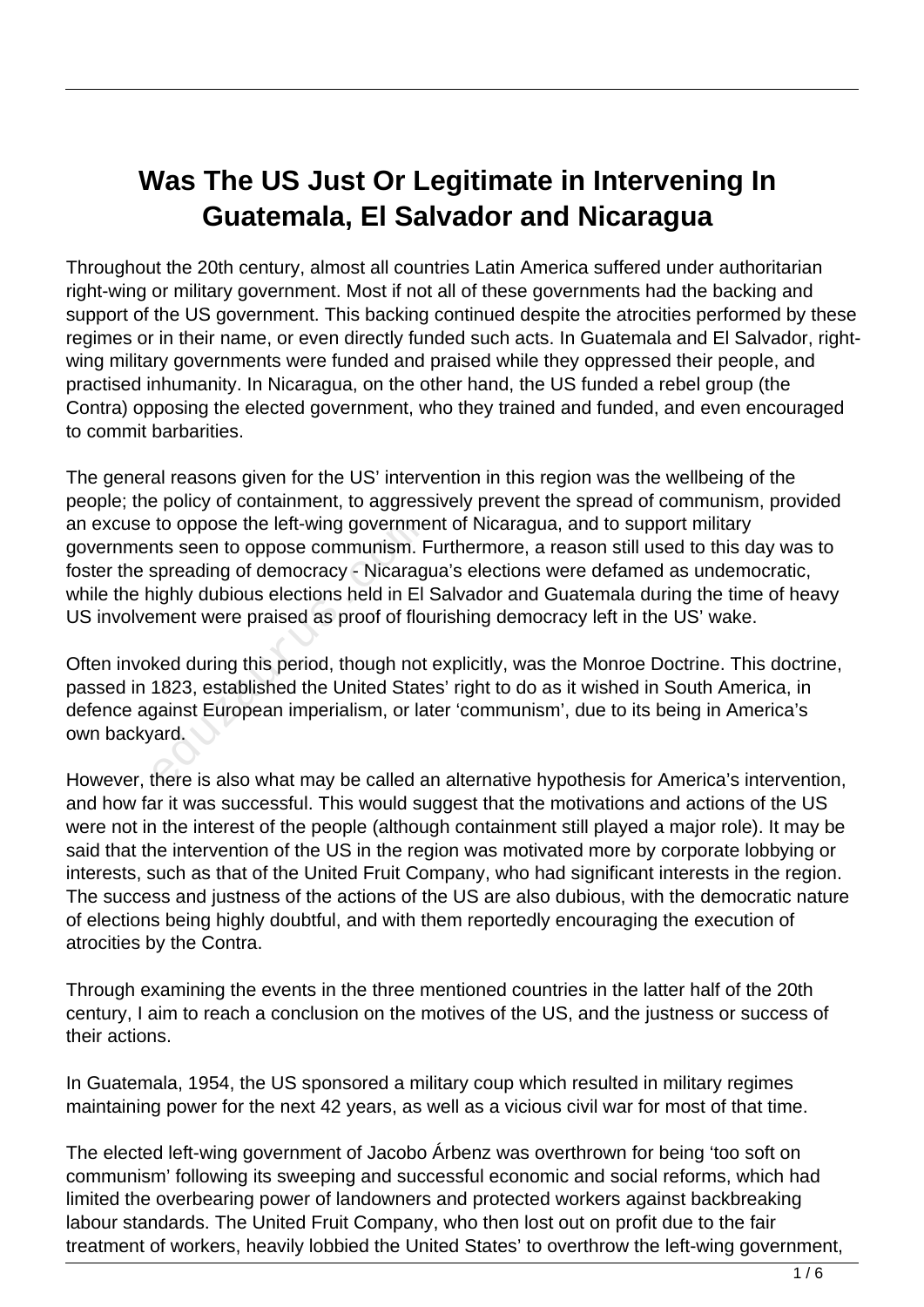with the promise of their support and cheap fruits for American markets.Following a right-wing coup with strong US backing, the US then maintained their support through the funding and training of Guatemalan government forces during the ensuing civil war.

These forces went on to conduct widespread war crimes, ranging from the genocide of the Mayan people1 to the 'disappearance' of around 40,000 individuals during the conflict. The genocide included 626 massacres and the (acknowledged) destruction of 440 villages. Estimates for total Mayans killed range from 32,632 to 166,000, with the total number of people dying in the civil war being around 200,000. Furthermore, it was estimated that 93% of human rights abuses were committed by government forces, and only 3% by the guerillas2.

This support also extended to future elections, with the American government and press widely reporting them as 'democratic', despite failing every recognised check for a democratic election. The military government routinely executed dissidents, put substantial military pressure on voters, and allowed widespread election fraud. The true opposition - the rebels supported by the people - were also barred from standing, with their only choices being between moderately similar right-wing parties, each of whom was only allowed to run because it was known they would either lose or perform their tasks of suppressing the people correctly.

El Salvador had suffered a right-wing or military government from 1931 onwards, sustaining their power through force and staggering election fraud, and maintaining a vastly unequal and unjust society.

Attempts by a new government in mid-1979 to gain support by projecting a populist image through land redistribution and the establishment of a national bank were met with great hostility by the elites and military, and they were quickly thwarted.A wide-reaching left-wing coalition (the FMLN), supported by much of the working classes, was formed soon after in 1980, aiming for insurrection against the government. In the civil war which ensued, the military government, with great US support, committed many human rights violations, although the FMLN was of course not innocent. er lose or perform their tasks of su<br>or had suffered a right-wing or milit<br>r through force and staggering ele<br>lety.<br>by a new government in mid-1979<br>nd redistribution and the establish<br>as and military, and they were quic<br>pp

Despite this, the UN estimates that 85% of killings, kidnappings and torture were committed by government forces3. US support extended to \$1-2 million per day4, and funded the recruitment of child soldiers, as well as the use of death squads against civilians5. The use of these death squads became widespread, from the deliberate targeting of civilians to their complicity in the 'disappearances' of dissidents and killing of members of the church attempting to aid those in need.

One such attack on the clergy was the assassination of Archbishop Oscar Romero after he published an open letter to President Carter, requesting the suspension of US aid and support for the atrocities of the war. This killing was confirmed by the UN to have been ordered by army major Roberto D'Aubuisson6, who went on to become a successful politician. A week later, 42 peaceful mourners were then shot by government forces at his funeral7. Civilian massacres were widespread, and even the rape and murder of US nuns providing assistance to the victims of death squads would only lead to a six-week suspension in aid, which was subsequently stepped up8.

Elections were held in 1982, following the rejection of the FMLN's request for a peace settlement and a broad government. This election was hailed as a miracle of democracy in war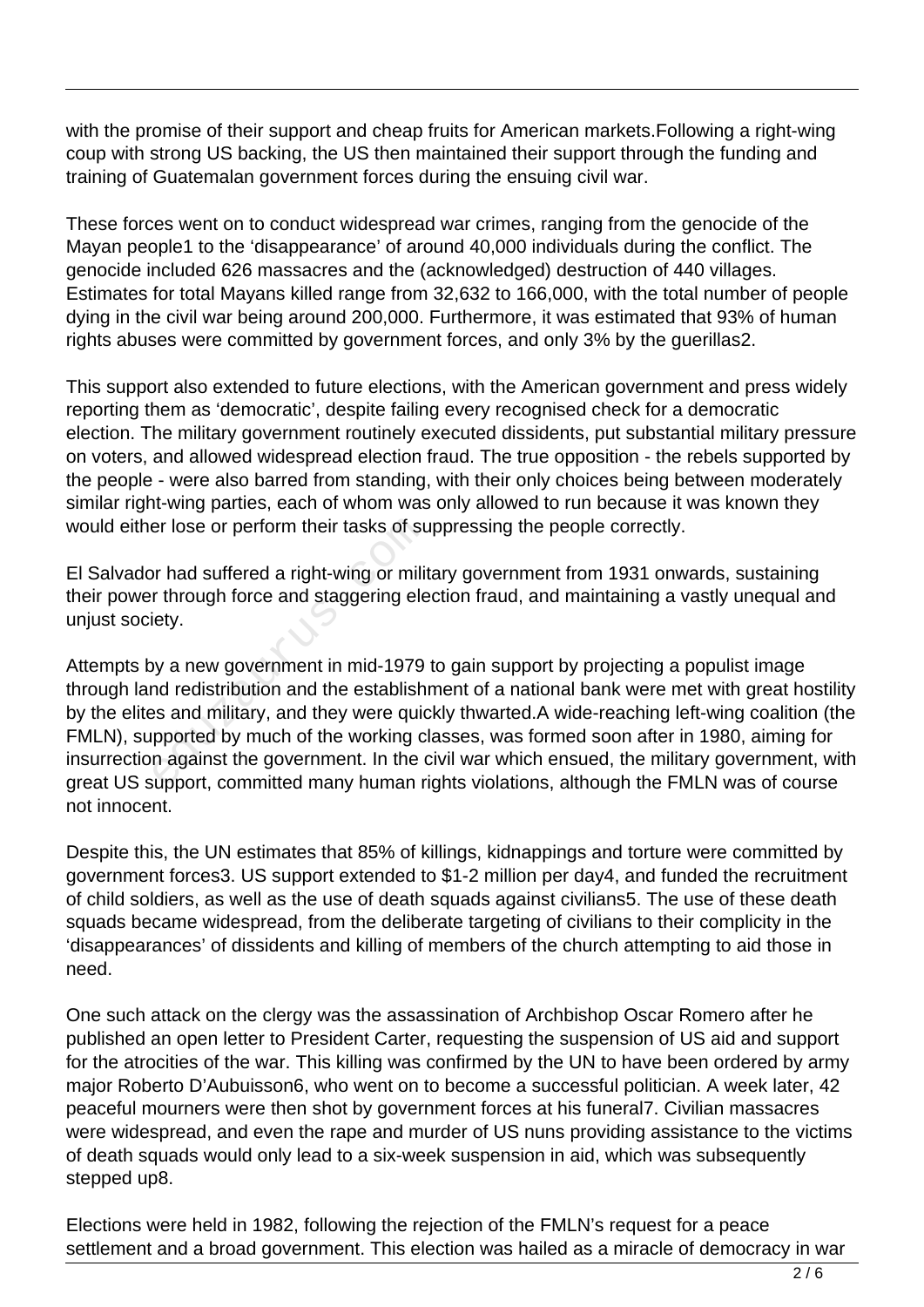by the media and government of the US despite the fact that the choice was between similarly right wing candidates, and the complete lack of representation of the FMLN opposition, as well as palpable military presence.

The election campaign also involved the government threatening non-voters with the label of 'traitor', and the complete absence of a secret ballot - the ballot boxes used were completely clear.

## **Nicaragua**

Nicaragua is an outlier when compared to the first two, as the US government was not in financial, political or military support of its ruling government, due to its left-wing nature under the Sandinistas in the 1980s.

However, the situation shares many traits with those around it in the continent, with the domestically successful left-wing government coming under heavy fire from the US in the name of containing 'communism' and maintaining cheap goods for American markets.The Sandinistas, much like the early Guatemalan government, had implemented reforms to limit the power of landowners as well as labour exploitation and was well on its way to making its country truly democratic and in the hands of the many, not the few.

However, right-wing forces within the country, supported by the US, fabricated or exaggerated claims to delegitimize the government, and began an armed revolution, which of course involved training and financing by America.

A notable part of their support was of death squads, specialising in making people 'disappear' through extrajudicial killings. These forces - the Contras - engaged in systemic war crimes which they and the US then denied or avoided, with the US using propaganda to downplay these claims whilst simultaneously encouraging the Contras to attack civilian targets with the aim of blaming them on the Sandinista government.Just like Guatemala and El Salvador, Nicaragua also held elections around the same time. These were labelled as undemocratic by the government and media of the US, despite many professional bodies and a delegation from the Irish Parliament observing it firsthand, and acknowledging that it met all checks for a democratic election to a satisfactory level9. s, much like the early Guatemalar<br>andowners as well as labour explc<br>cratic and in the hands of the mar<br>right-wing forces within the countr<br>lelegitimize the government, and k<br>aining and financing by America.<br>part of their s

There was no military pressure exerted on citizens by the government, no 'disappearance' of dissidents, a true representation of the political spectrum, with the opposition (the rebels) turning down the offer to stand (only to call it undemocratic for the lack of representation). There was also a secret ballot, unlike that of El Salvador, and there was no legal or military pressure to vote at all. This vote was then won by the Sandinistas, with 67% of the vote, proving their popular support.

However, there were also allegations of human rights allegations made against the Sandinista government at the time. This included censorship of the press, particularly La Prensa, a paper which had been critical of the previous regime. Reporting had to be submitted seven hours before printing, and that which was negative on the government was supposedly banned10. However, these claims come from the Heritage Foundation, a heavily conservative think tank, and dubious source. In the modern day, they are climate change deniers funded by ExxonMobil11. A french journalist living in Nicaragua's capital at the time reported, on the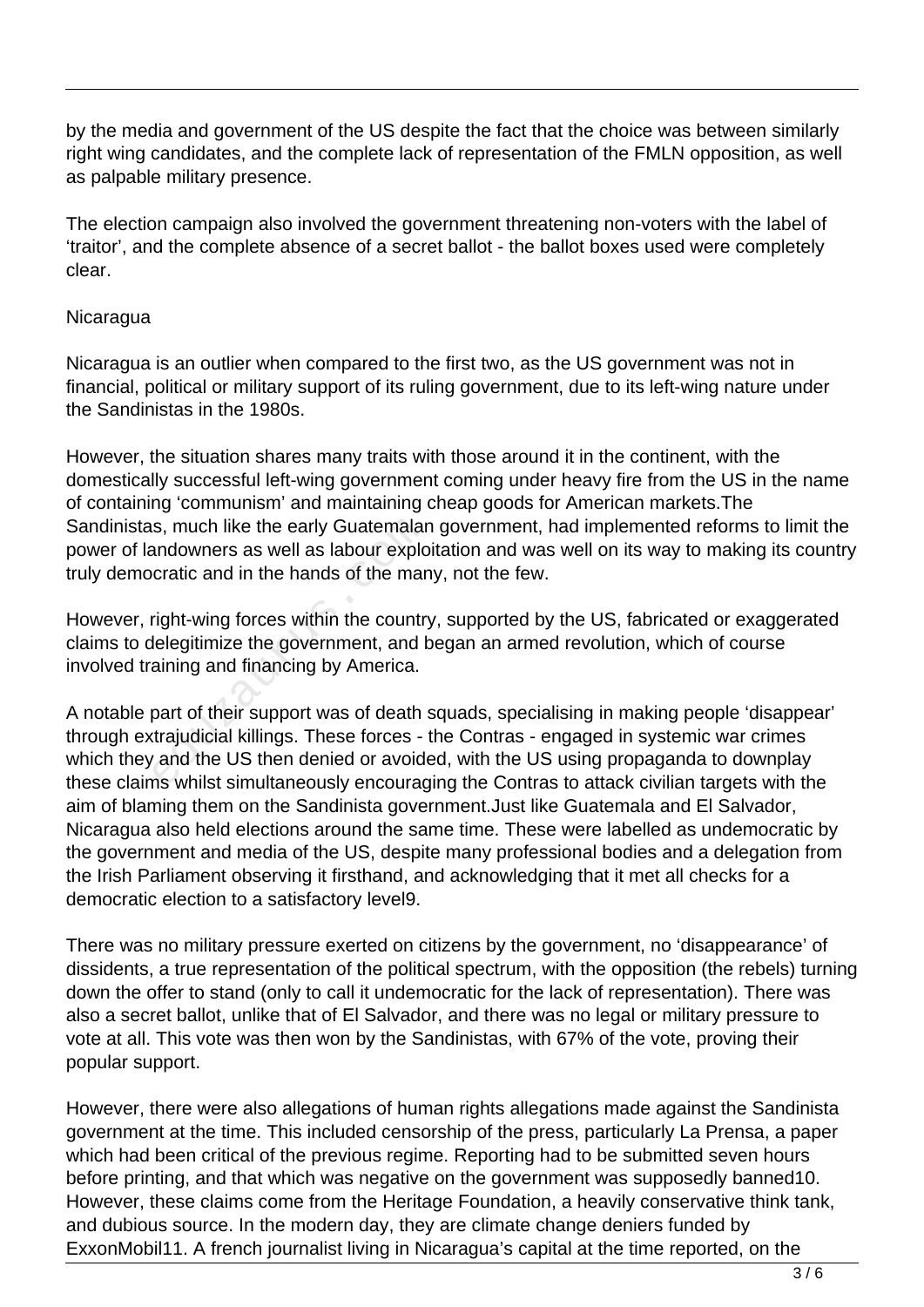contrary, that most radio channels were anti-Sandinista, and freely allowed, and La Prensa was largely free of the government's hand12.

There were also accusations of more violent violations. The treatment of the native Miskito people involved the forced relocation of over 15,000, whose homes were destroyed, with the government not only turning a blind eye to their killings, but promoting them10. The Heritage Foundation also claimed that there was a distinct rise in anti-semitic attacks or discrimination. However, multiple investigations involving the UN and other organisations found no evidence of large scale or systematic discrimination or abuse. This further contributes to the discreditation of the Heritage Foundation as a particularly valuable or unbiased source.

Evidence for acting in defence of the people/containment

The funding of the Contra's against the Sandinistas may have been justified by the accusations of human rights abuses by this government. These included mass executions13, and the oppression of the indigenous population - much like the accusations levelled at the Guatemalan government during their civil war.

While Nicaragua was not officially Communist, they were hard left, and continuously voted for Communist causes. Furthermore, they had close ties to the USSR, who provided economic, military and political support to the government. They even received military helicopters free of charge. The staffing of Cuban troops and diplomats (Soviet funded) in the country has been contended as making the country a member of the Communist block. ragua was not officially Communi<br>it causes. Furthermore, they had d<br>d political support to the governme<br>ne staffing of Cuban troops and dir<br>as making the country a member<br>g of the El Salvadoran governmer<br>containment. The U

The funding of the El Salvadoran government against the FMLN may also be interpreted as a practice of containment. The US claimed that there was significant Communist influence on the group, due to Cuba's facilitation of its creation by negotiations. However, this is disputed, as the group largely formed independently, and did not receive even a majority of supplies from the USSR/Cuba. Despite this, the clear left-wing nature of the group may still qualify it to be opposed by containment.

In Guatemala, the origins of the 1954 coup may also lie in containment. During this period, the US largely viewed all left-wing governments as Communists or thereabout, and they deemed it too far when a communist party was formally legalized. However, even an attempt by the CIA to find links between Guatemala and the Soviets in order to retroactively justify the coup - Operation PBHISTORY - failed to turn up any evidence. Furthermore, the actions of the installed dictator, Armas, largely imposed all the horrors of a Communist regime upon the people, save from the economic system. This included banning opposition parties, torturing opponents and reversing many social reforms of the revolution. This lends strength to the idea that the motivation of the intervention was not humanitarian in any form, but purely economic, as the country then became open to corporate investment - for example by the United Fruit Company.

## Question of free elections

In Guatemala, 1982, elections were held. These were reported in the USA as a sign of flourishing democracy (against an onslaught of Communism). However, the democratic nature of these elections does not spread very far beyond the description. The military government routinely executed dissidents, put substantial military pressure on voters, and allowed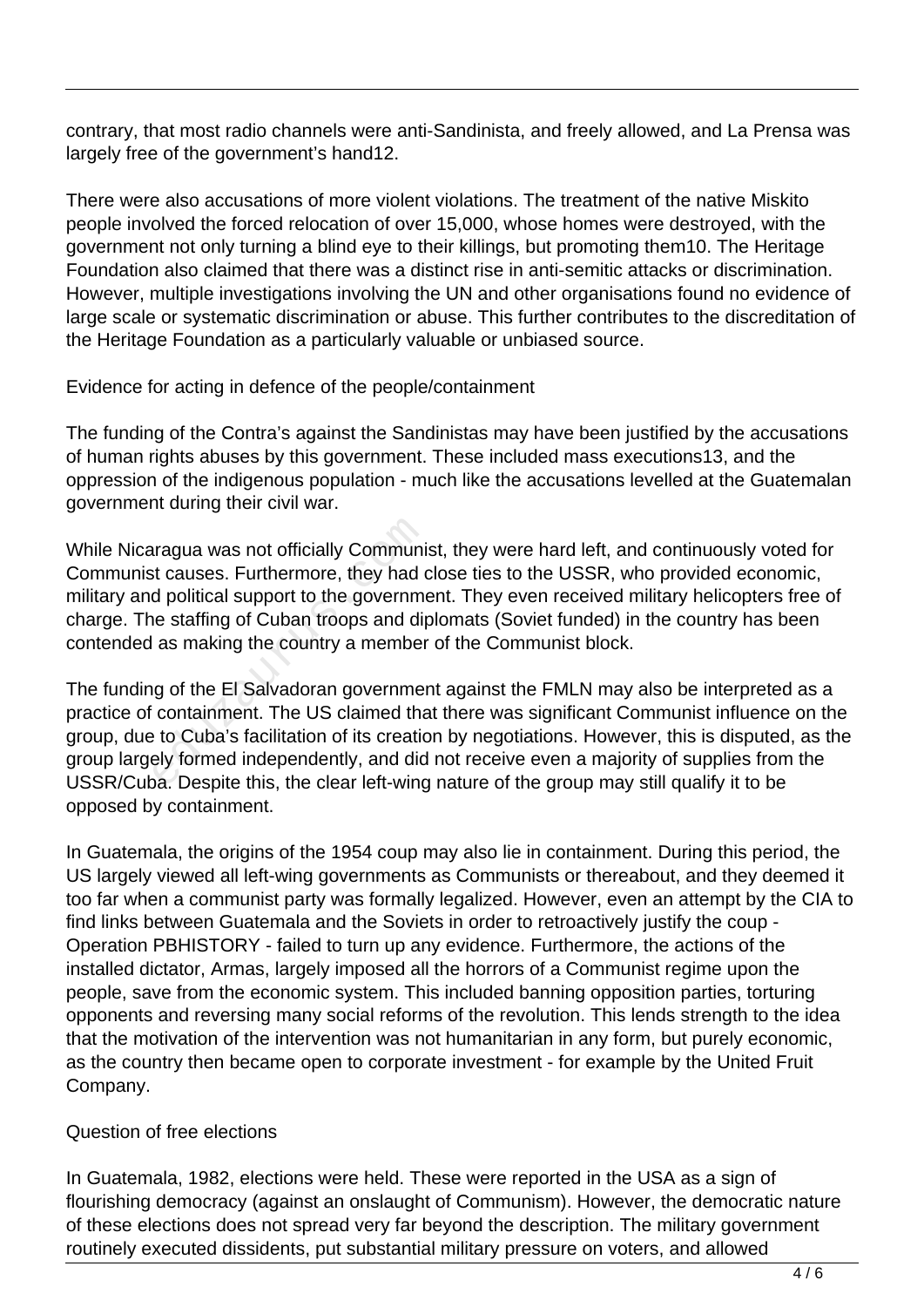widespread election fraud. The true opposition - the rebels supported by the people - were also barred from standing, with their only choices being between moderately similar right-wing parties. Furthermore, as mentioned, opposition parties had been banned for many years, and political opponents tortured, imprisoned and killed. This contributed to a lack of choice, as well as citizens voting out of fear.

Elections were held in 1982, following the rejection of the FMLN's request for a peace settlement and a broad government. This election was hailed as a miracle of democracy in war by the media and government of the US despite the fact that there were no left-wing candidates represented in the election. The election campaign also involved the government threatening non-voters with the label of 'traitor', and the complete absence of a secret ballot - the ballot boxes used were completely clear, a fact even mentioned by Time magazine. This again shows that the US was not truly aiming to spread democracy, as it praised an election which clearly failed many checks one would consider necessary for a democratic election - freedom for citizens to choose, broad choice/representation, secret ballot, etc. The assembly elected later voted to choose the president. This choice was between three military-nominated candidates, with all others barred, again showing the true absence of democracy at the time.

In Nicaragua on the other hand, there were far more democratic conditions present during the election. This included avoidance of mechanisms to identify whether or how individuals voted such as ID cards or clear ballot boxes, as well as a clear lack of military pressure exerted by the government, as opposed to Guatemala or El Salvador. This was also coupled with broader voter choice - qualifying was far easier (as opposed to in Guatemala, where 4,000 signatures were needed), and the government even coupled the election with literacy/registration campaign, to give voters greater ease. In El Salvador, on the other hand, over half the population was illiterate and struggled with the modern voting systems. It also goes without saying that there was an absence of political killings in Nicaragua, and those in opposition to the government were not routinely threatened or murdered by the state. The election was also concluded to be free and fair by delegates from the LASA (Latin American Studies Association), EEC, Canada, and Ireland, among others. Many in opposition to the government sought to delegitimise the elections by abstaining, despite the fact that it was completely safe and legal for them to run. The denunciation of these elections by the US government as a 'Soviet-style sham' were completely baseless and widely opposed. ua on the other hand, there were this included avoidance of mecharm<br>
cards or clear ballot boxes, as we<br>
nt, as opposed to Guatemala or El<br>
ualifying was far easier (as oppose<br>
und the government even coupled<br>
s greater ea

In this comparative light, one may question whether the US was truly acting in the interests of the people and democracy, as well as with integrity. It supported and praised elections in rightwing states with its backing, despite the failure of numerous checks for a democratic election, while funding rebels against one of the few states in the region to hold acknowledged democratic elections. This again lends strength to the argument that the US was not operating in the pursuit of democracy in the region or the wellbeing of the people. This points to their motivations lying either in simply wanting control over the region or having economic interests.

### Evidence of corporate motivations

When the new Guatemalan government came in in 1944, implementing laws in the pursuit of the wellbeing of its people, and economic success, the United Fruit Company felt personally targeted. This was because new policies, among other things, allowed workers to strike when wage or safety standards were not met, as they often were14. Previously, the UFC had capped its workers salaries at 50 cents a day, not just allowed by the government, but at its request15.